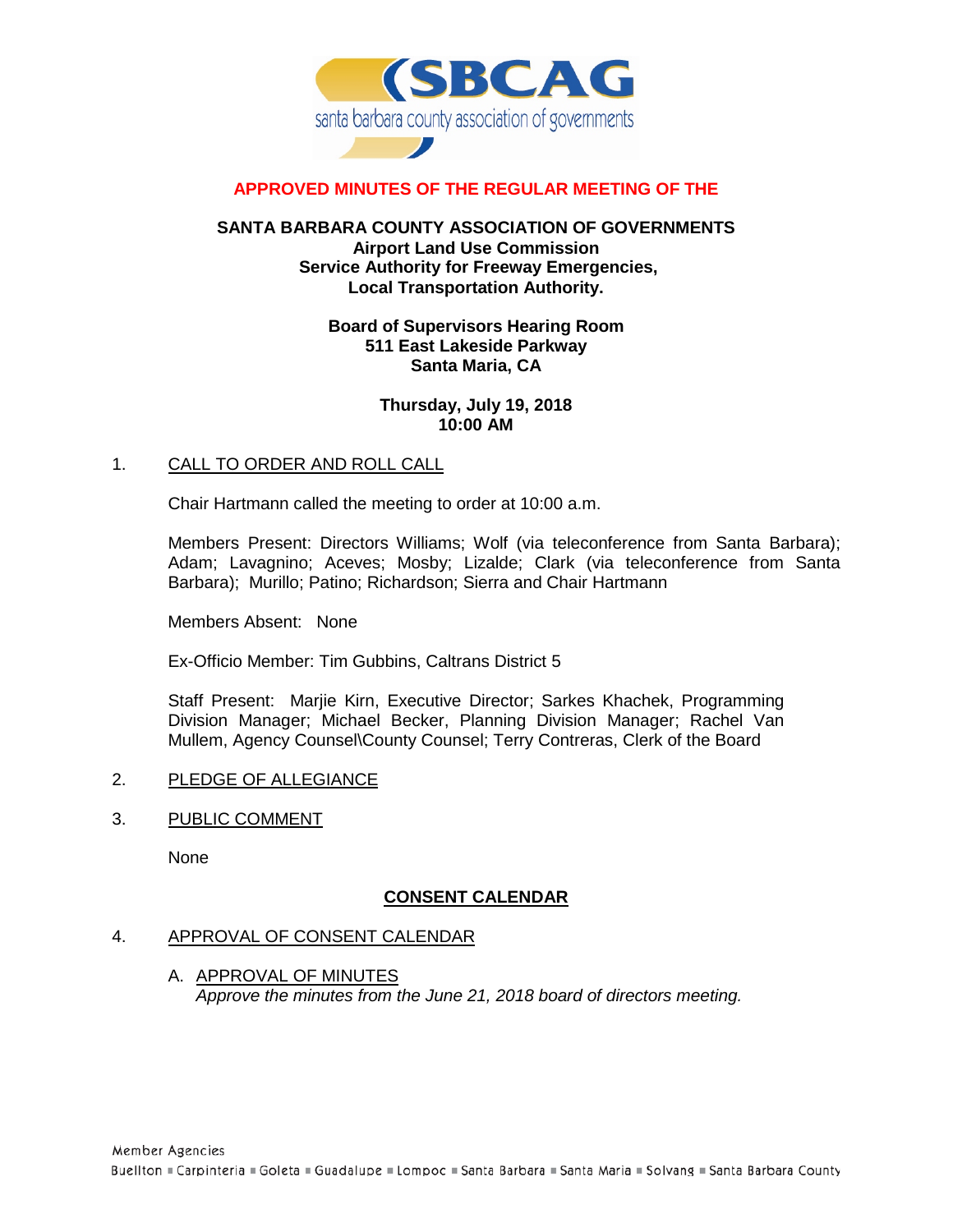# B. GEOGRAPHICS INFORMATION SYSTEMS (GIS) NEEDS ASSESSMENT

- *1. Approve and authorize the Chair to execute an Agreement (Attachment A) with Applied Geographics, Inc. (AppGeo) to complete an agency-wide GIS Needs Assessment for SBCAG for the firm fixed price of \$74,000 and delivery of documents no later than June 30, 2021.*
- *2. Approve and authorize the Executive Director, Marjie Kirn, to extend the time of performance in accordance with Section 4.B. of the agreement.*

### C. FAST FORWARD 2040 AMENDMENT NO. 1

- *1. After considering the environmental review documents (Addendum to the Supplemental Environmental Impact Report (SEIR) for Fast Forward 2040 Regional Transportation Plan (RTP) and Sustainable Communities Strategy (SCS) together with SEIR Fast Forward 2040 RTP-SCS, SCH #2012091050, certified by the Board August 2017), find that no subsequent environmental review document shall be prepared pursuant to the California Environmental quality Act guidelines Section 15162; and*
- *2. Adopt resolution 18-17 approving Amendment No. 1 to the Fast Forward 2040 RTP-SCS.*
- D. OWP AMENDMENT
	- *1. Adopt Resolution 18-22 (Attachment A) amending the FY 2018-19 Overall Work Program (OWP) and Budget to reflect the Santa Ynez Valley Traffic Circulation and Safety Study Grant Program funds awarded by Caltrans, to add tasks that reflect this new source of funding, to shift staffing levels between work elements and to reflect new professional service contracts.*
	- *2. Approve and authorize the Executive Director, Marjie Kirn, to execute these amendments to the OWP and Budget.*
- E. SENATE BILL 1 LOCAL PARTNERSHIP PROGRAM APPLICATION *Authorize submittal of application to California Transportation Commission for Local Partnership Program Fiscal Year 2019/20 Formula funding.*

Director Williams recused himself from Consent Items 4F and 4G. Both items were considered separately.

F. HIGHWAY 101 HOV – SB1 BASELINE AGREEMENT

*Approve and authorize the Executive Director to execute a baseline funding agreement as attached, or with minor modifications and County Counsel Office concurrence, with the California Transportation Commission (CTC) to receive funds awarded for the implementation of the Highway 101 Multimodal Corridor project from Cycle 1 of the Road Repair and Accountability Act of 2017 (SB1 Funding).*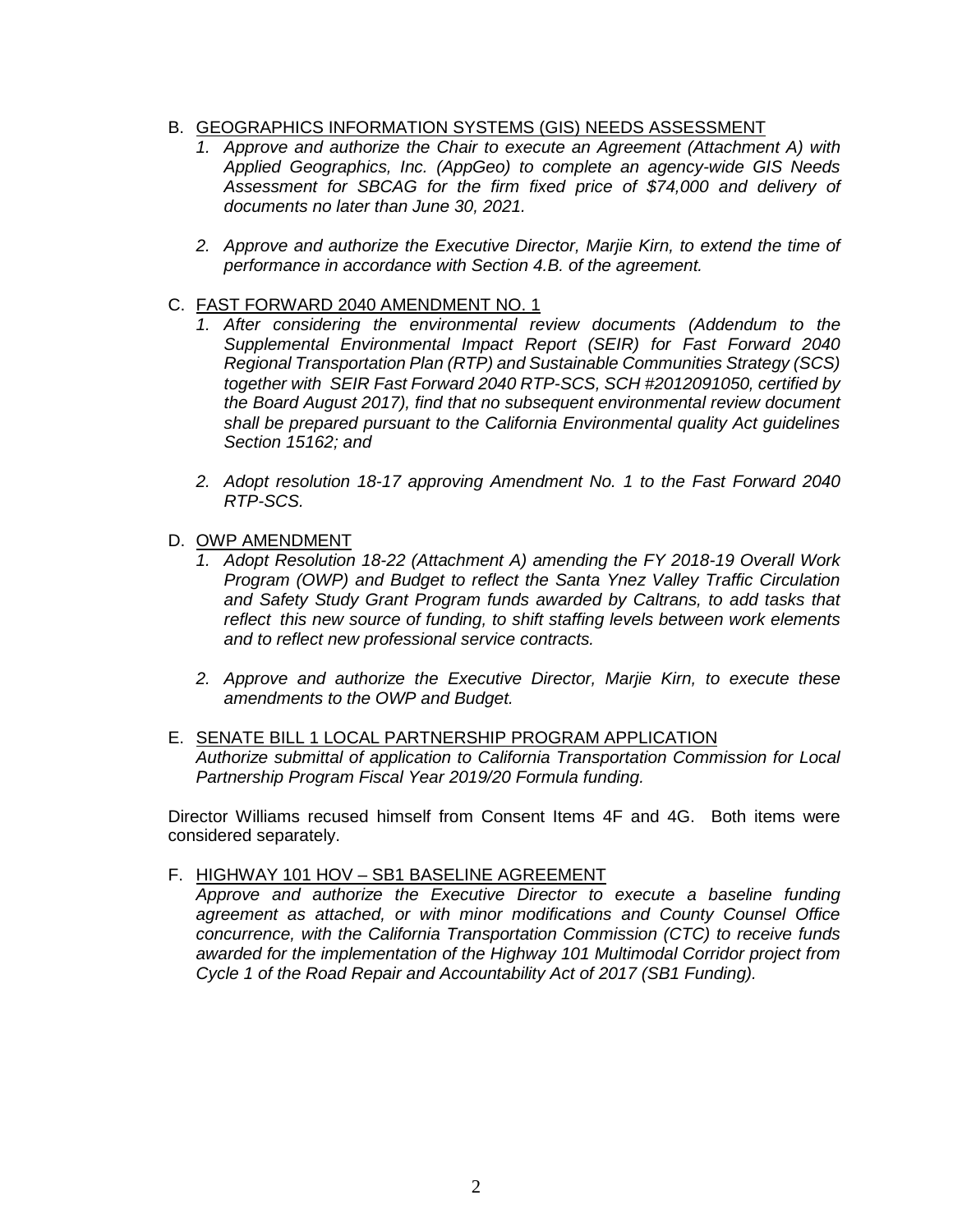# G. HIGHWAY 101/LINDEN CASITAS – TRANSPORTATION MANAGEMENT PROGRAM

*Approve and authorize the Chair to execute Amendment No. 1 to Agreement 05-0303 with the California Department of Transportation (Caltrans) for Transportation Management Program (TMP) services during the construction phase of the Highway 101 Linden Casitas project to increase the value of services provided by SBCAG by \$180,000 for a total reimbursement to SBCAG of \$1,130,000.* 

Motion made to approve Consent Items 4F and 4G.

| Motion:         | Adam                                                                                                            | Second: Patino |  |  |
|-----------------|-----------------------------------------------------------------------------------------------------------------|----------------|--|--|
| Motion carried: | 12-0                                                                                                            |                |  |  |
| Yes:            | Wolf, Adam, Lavagnino, Richardson, Lizalde, Mosby, Aceves,<br>Clark, Murillo, Sierra, Sierra and Chair Hartmann |                |  |  |
| No:             | None                                                                                                            |                |  |  |
| Abstention:     | None                                                                                                            |                |  |  |
| Absent:         | Williams                                                                                                        |                |  |  |

## H. FEDERAL TRANSIT ADMINISTRATION (FTA) 5311 FUNDING

- *1. Adopt Resolution 18-20 (Attachment B) approving the Program of Projects for Federal Transit Administration Section 5311 non-urbanized area transit funds in Santa Barbara County for Federal Fiscal Year 2018/19.*
- *2. Authorize the Executive Director, or designee, to submit and sign and additional documents such as certificates and assurances to accept Section 5311 fund allocations.*

Director Williams recused himself from Consent 4I and item was considered separately.

#### I. FEDERAL TRANSPORTATION IMPROVEMENT PROGRAM AMENDMENT

- *1. Amend the 2017 Federal Transportation Improvement Program to add Appendix 11 on Performance Measures.*
- *2. After adoption of Resolution 18-20, adopt Formal Amendment #15 and adopt Resolution 18-21 (Attachment H) amending the 2017 Federal Transportation Improvement Program.*

Motion made to approve Consent Items 4I.

| Motion:         | Adam                                                                                                            | Second: Patino |  |
|-----------------|-----------------------------------------------------------------------------------------------------------------|----------------|--|
| Motion carried: | 12- $\Omega$                                                                                                    |                |  |
| Yes:            | Wolf, Adam, Lavagnino, Richardson, Lizalde, Mosby, Aceves,<br>Clark, Murillo, Patino, Sierra and Chair Hartmann |                |  |
| No:             | None.                                                                                                           |                |  |
| Abstention:     | None                                                                                                            |                |  |
| Absent:         | Williams                                                                                                        |                |  |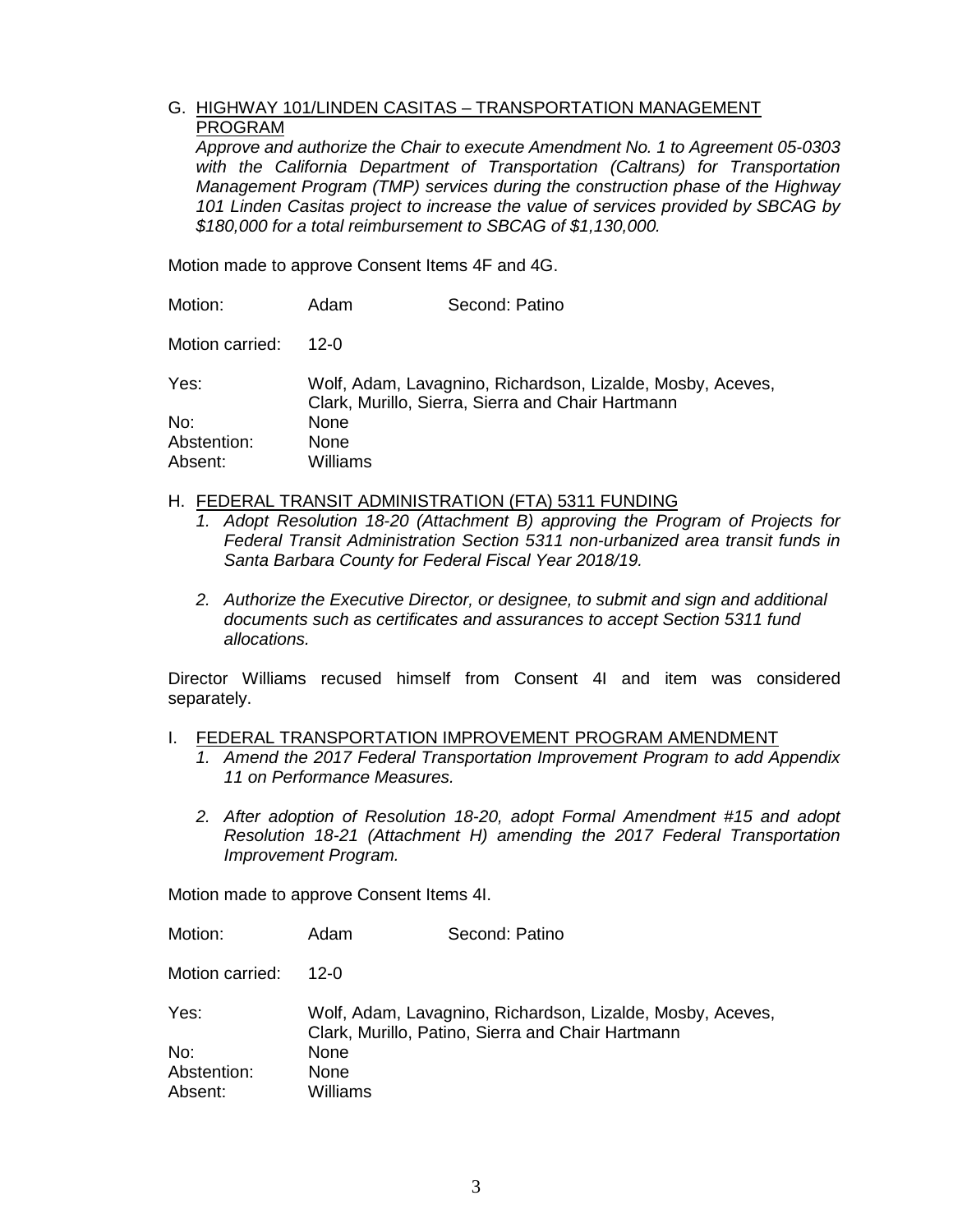Motion made to approve remaining Consent Items 4A-4E and 4H

| Motion:         | Patino                                                                                                                    | Second: Richardson |
|-----------------|---------------------------------------------------------------------------------------------------------------------------|--------------------|
| Motion carried: | 13-0                                                                                                                      |                    |
| Yes:            | Williams, Wolf, Adam, Lavagnino, Richardson, Lizalde, Mosby, Aceves,<br>Clark, Murillo, Patino, Sierra and Chair Hartmann |                    |
| No:             | <b>None</b>                                                                                                               |                    |
| Abstention:     | <b>None</b>                                                                                                               |                    |
| Absent:         | None                                                                                                                      |                    |

5. CONGESTION MANAGEMENT PROGRAM ASSESSMENT *Direct SBCAG staff to pursue becoming exempt from the Congestion Management Program Assessment pursuant to Government Code section 65088.3, including coordinating with all member jurisdictions.*

Motion made to approve staff recommendation.

| Motion:         | Hartmann                                                                                                                  | Second: Murillo |
|-----------------|---------------------------------------------------------------------------------------------------------------------------|-----------------|
| Motion carried: | 12-0                                                                                                                      |                 |
| Yes:            | Williams, Wolf, Adam, Lavagnino, Richardson, Lizalde, Mosby, Aceves,<br>Clark, Murillo, Patino, Sierra and Chair Hartmann |                 |
| No:             | <b>None</b>                                                                                                               |                 |
| Abstention:     | <b>None</b>                                                                                                               |                 |
| Absent:         | <b>None</b>                                                                                                               |                 |
|                 |                                                                                                                           |                 |

Motion made to approve staff recommendation with the addition that staff continues working with local agencies to pursue local congestion management programs and strategies.

Motion: Williams Second: Wolf

Motion carried: 12-1

Yes: Williams, Wolf, Adam, Lavagnino, Richardson, Lizalde, Mosby, Aceves, Clark, Murillo, Sierra and Chair Hartmann No: Patino Abstention: None Absent: None

6. SENATE BILL 1 (SB1) UPDATE *Receive update on Senate Bill 1 funding activities for Santa Barbara County.*

Information item only therefore no action was taken.